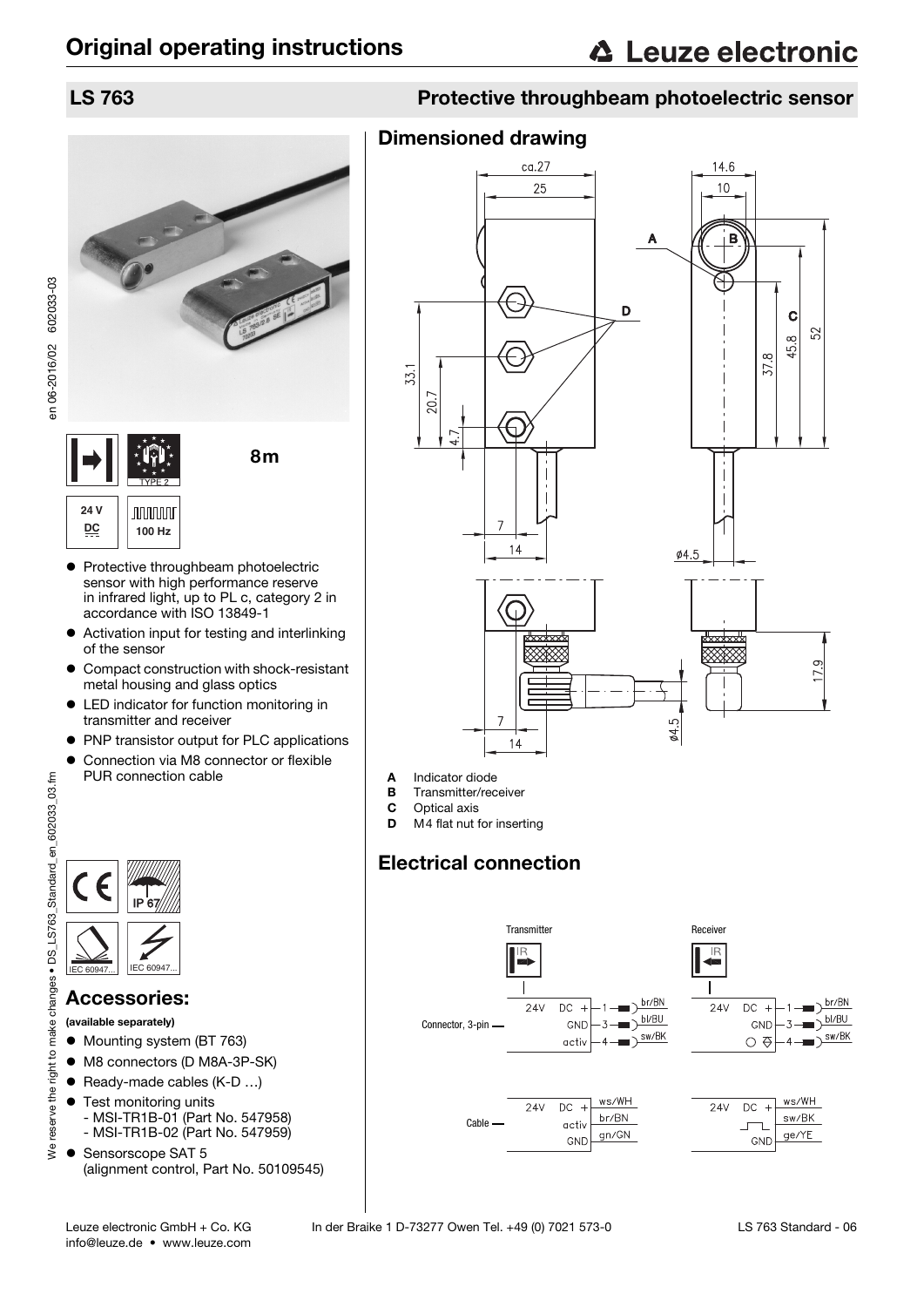| <b>△ Leuze electronic</b> |  |
|---------------------------|--|
|                           |  |

# LS 763

0 6 8

| <b>Specifications</b>                                                                                                                                    |                                                                       | <b>Tables</b>                                         |
|----------------------------------------------------------------------------------------------------------------------------------------------------------|-----------------------------------------------------------------------|-------------------------------------------------------|
| Safety-relevant data                                                                                                                                     |                                                                       | 0                                                     |
| Type in accordance with IEC/EN 61496<br>Performance Level (PL) in accordance with<br>ISO 13849-1 <sup>1</sup>                                            | type 2<br>PL c                                                        | Operating range [m]<br>Typ. operating range limit [m] |
| Category in accordance with ISO 13849 <sup>1)</sup><br>Mean time to dangerous failure (MTTFd)                                                            | cat. 2<br>300 years                                                   |                                                       |
| Service life (TM)                                                                                                                                        | 20 years                                                              |                                                       |
| <b>Optical data</b><br>Typ. operating range limit 2)                                                                                                     | 08m                                                                   |                                                       |
| Operating range 3)                                                                                                                                       | 06m                                                                   |                                                       |
| Light source<br>Wavelength                                                                                                                               | LED (modulated light)<br>880nm                                        |                                                       |
| Optics diameter                                                                                                                                          | 10 <sub>mm</sub>                                                      |                                                       |
| Darkening object<br>Effective angle of radiation                                                                                                         | 8 <sub>mm</sub><br>max. $\pm$ 4° in accordance with EN IEC 61496/-1-2 |                                                       |
| Timing                                                                                                                                                   |                                                                       |                                                       |
| Switching frequency<br>Response time                                                                                                                     | 100Hz<br>min. 5 ms                                                    |                                                       |
| Electrical data                                                                                                                                          |                                                                       |                                                       |
| Operating voltage $U_B$ <sup>4)</sup>                                                                                                                    | 24 V DC ± 15 %                                                        |                                                       |
| Residual ripple<br>Open-circuit current                                                                                                                  | $\leq$ 10% of U <sub>B</sub> (tip/tip)<br>receiver ≤15 mA             |                                                       |
|                                                                                                                                                          | transmitter $\leq$ 20 mA                                              |                                                       |
| Safety class<br>Switching output                                                                                                                         | Ш<br>PNP transistor output                                            |                                                       |
| Function                                                                                                                                                 | light switching                                                       |                                                       |
| Signal voltage high/low                                                                                                                                  | ≥ (U <sub>B</sub> -2V)/≤ 2V                                           |                                                       |
| Output current                                                                                                                                           | max. 100mA                                                            |                                                       |
| Indicators<br><b>Transmitter</b>                                                                                                                         |                                                                       |                                                       |
| Yellow LED                                                                                                                                               | transmitter active                                                    |                                                       |
| Receiver<br>Red LED                                                                                                                                      | light path interrupted                                                |                                                       |
| Green LED                                                                                                                                                | light path free                                                       |                                                       |
| Mechanical data                                                                                                                                          |                                                                       |                                                       |
| Housing                                                                                                                                                  | diecast zinc, electroplated                                           |                                                       |
| Optics<br>Weight                                                                                                                                         | mineral glass<br>130g                                                 |                                                       |
| Connection type                                                                                                                                          | M8 connector or                                                       |                                                       |
|                                                                                                                                                          | cable, PUR, 2.5m length                                               |                                                       |
| <b>Environmental data</b><br>Ambient temp. (operation/storage)                                                                                           | $-20^{\circ}$ C $+60^{\circ}$ C/-30 $^{\circ}$ C $+70^{\circ}$ C      |                                                       |
| Protective circuit 5)                                                                                                                                    | 2, 3                                                                  |                                                       |
| Protection class                                                                                                                                         | IP 65                                                                 |                                                       |
| Standards applied                                                                                                                                        | IEC 90647-5-2                                                         |                                                       |
| <b>Options</b><br><b>Activation input active</b>                                                                                                         |                                                                       |                                                       |
| Transmitter active/not active                                                                                                                            | ≥ 20V/≤ 2V or not connected                                           |                                                       |
| Activation/disable delay                                                                                                                                 | $\leq 0.5$ ms                                                         |                                                       |
| Input resistance                                                                                                                                         | $10k\Omega \pm 10\%$                                                  |                                                       |
| 1) In combination with a suitable test monitoring unit, e.g. MSI-TR1<br>2) Typ. operating range limit: max. attainable range without performance reserve |                                                                       |                                                       |
| 3) Operating range: recommended range with performance reserve                                                                                           |                                                                       |                                                       |
| 4) Protective extra-low voltage (VDE 0100/T 410)<br>5) 2=polarity reversal protection, 3=short circuit protection                                        |                                                                       |                                                       |
|                                                                                                                                                          |                                                                       |                                                       |
|                                                                                                                                                          |                                                                       |                                                       |
|                                                                                                                                                          |                                                                       |                                                       |
|                                                                                                                                                          |                                                                       |                                                       |
|                                                                                                                                                          |                                                                       |                                                       |
| Order guide 1)                                                                                                                                           |                                                                       |                                                       |
|                                                                                                                                                          | <b>Designation</b><br>Part No.                                        |                                                       |
| With M8 connector                                                                                                                                        |                                                                       |                                                       |
|                                                                                                                                                          |                                                                       |                                                       |

1) Version 2010 A-Z

**With cable, 2m**

Transmitter and receiver LS 763/4.8, L8

Transmitter and receiver LS 763/4.8, 2500<br>Transmitter LS 763/2.8 Se, 25

Transmitter LS 763/2.8 Se, L8 50081024<br>Receiver LS 763/4 E, L8 50081025

Transmitter LS 763/2.8 Se, 2500 50027465<br>Receiver LS 763/4 E, 2500 50027466

LS 763/4 E, L8

LS 763/4 E, 2500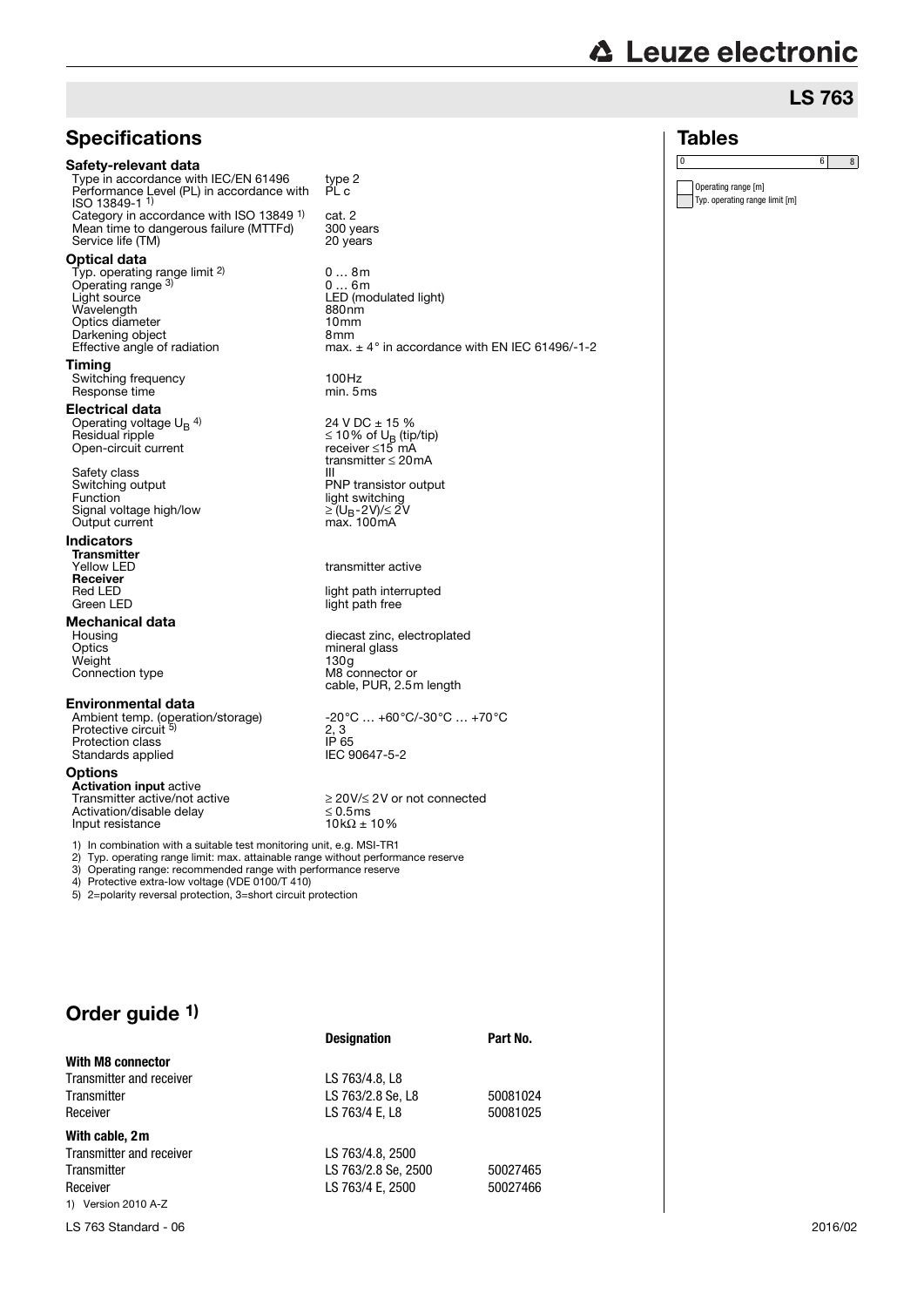## LS 763 Protective throughbeam photoelectric sensor

## Safety notices

Before using the safety sensor, a risk evaluation must be performed according to valid standards. For mounting, operation and tests, this document as well as all applicable national and international standards and regulations must be observed, printed out and handed to the affected personnel.

Before working with the safety sensor, completely read and observe the documents applicable to your task.

In particular, the following national and international legal regulations apply for the commissioning, technical inspections and work with safety sensors:

- Machinery directive 2006/42/EC
- Use of Work Equipment Directive
- Accident-prevention regulations and safety rules
- Other relevant standards
- Standards, e.g. ISO 13855

#### Symbols

#### **Attention!**

Warning sign – This symbol indicates possible dangers. Please pay especially close attention to these instructions!





This symbol identifies the transmitter. This symbol identifies the receiver.

#### Safety sensor area of application

The protective throughbeam photoelectric sensor is an active optoelectronic protective device only in connection with a safetyrelevant control system, in which the cyclical testing of transmitter and receiver is carried out in accordance with EN 61496-1, up to category 2 and PL c in accordance with EN ISO 13849-1.



### **Attention!**

- $\bullet$  The safety sensor protects persons at access points or at points of operation of machines and plants.
- The safety sensor only detects persons upon entry to the danger area; it does not detect persons who are located within the danger area. For this reason, a start-up/restart interlock is mandatory.
- No protective function without adequate safety distance.
- The power supply unit used to operate the photoelectric sensor has to be able to compensate for changes and interruptions of the supply voltage acc. to EN 61496-1.
- Also observe the safety notices in the documentation of the connected test device!
- Additional measures must be taken to ensure that the AOPD does not experience a dangerous failure due to glare from other light sources.

#### Proper use

The safety sensor must only be used after it has been selected in accordance with the respectively valid instructions and relevant standards, rules and regulations regarding occupational safety and safety at work, and after it has been installed on the machine, connected, commissioned, and checked by a competent person.

#### Foreseeable misuse

Any use other than that defined under the "Proper use" or which goes beyond that use is considered improper use. The user must ensure that no optical influence on the AOPD occurs through other forms of light beams, e.g. through

- wireless control devices on cranes,
- radiation from welding sparks,
- stroboscopic lights.

#### Competent personnel

Prerequisites for competent personnel:

- He has a suitable technical education.
- He knows the instructions for the safety sensor and the machine.
- He has been instructed by the responsible person on the mounting and operation of the machine and of the safety sensor.

#### Responsibility for safety

Manufacturer and operator must ensure that the machine and implemented safety sensor function properly and that all affected persons are adequately informed and trained.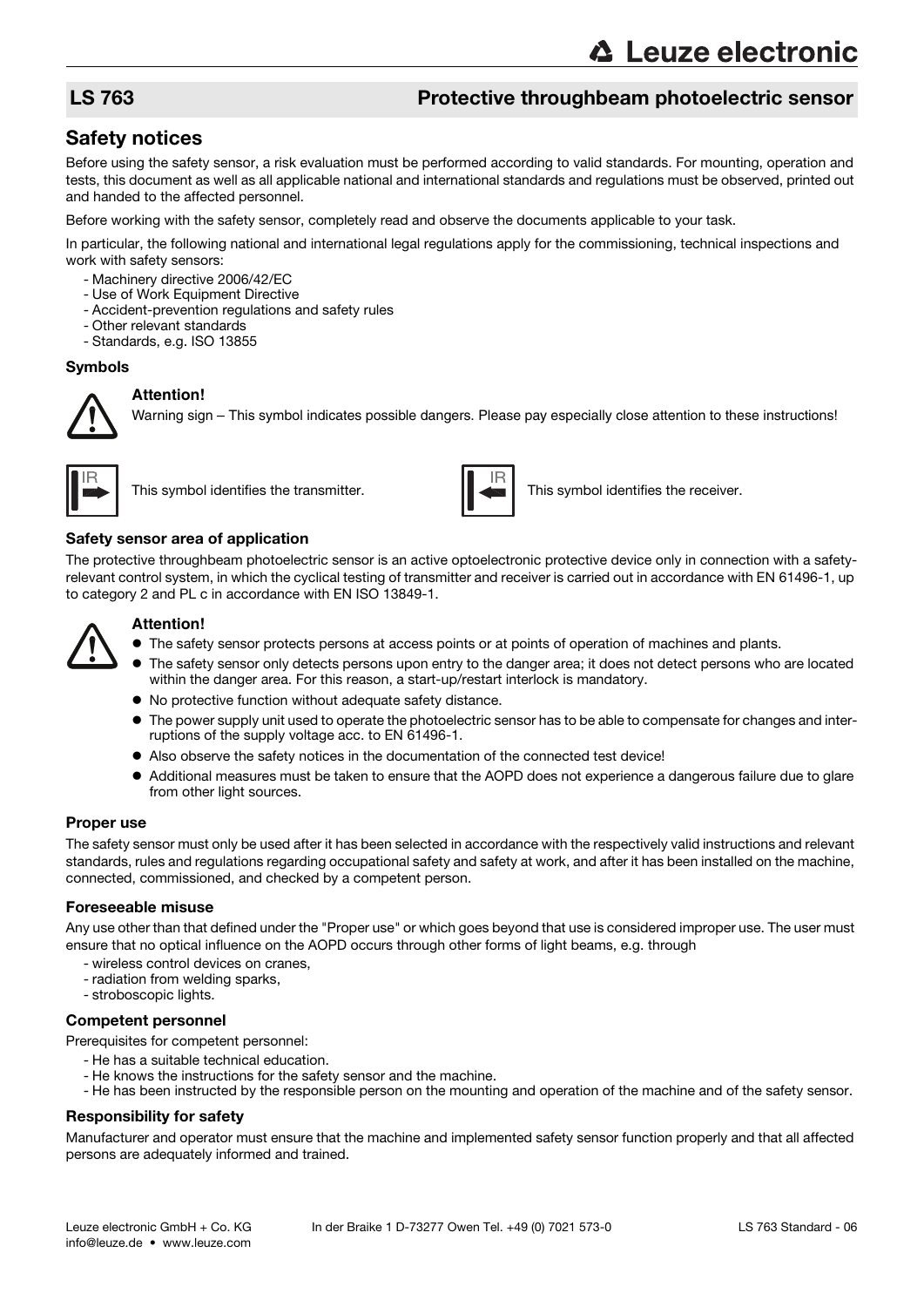LS 763

The **manufacturer** of the machine is responsible for:

- Safe implementation of the safety sensor.
- Imparting all relevant information to the operator.
- Adhering to all regulations and directives for the safe commissioning of the machine.

The **operator** of the machine is responsible for:

- Instructing the operating personnel.
- Maintaining the safe operation of the machine.
- Adhering to all regulations and directives for occupational safety and safety at work.
- Regular testing by competent personnel.

## Safety distances



#### **Attention!**

The protective throughbeam photoelectric sensor must be installed with the correctly calculated safety distance as well as suitable beam distances from a potentially dangerous motion: if an interruption of the light beam occurs, the danger area may only be reached once the machine has already come to a dead stop.



- 
- 



| Beam distances in accordance with ISO 13855 |                                                   |                               |  |  |  |
|---------------------------------------------|---------------------------------------------------|-------------------------------|--|--|--|
| Number of<br>beams                          | Heights above reference plane,<br>e.g. floor [mm] | Additional distance C<br>[mm] |  |  |  |
|                                             | 750                                               | 1200                          |  |  |  |
|                                             | 400, 900                                          | 850                           |  |  |  |
| 3                                           | 300, 700, 1100                                    | 850                           |  |  |  |
|                                             | 300, 600, 900, 1200                               | 850                           |  |  |  |

The safety distance S between photoelectric sensor and danger area is calculated using the following formula (ISO 13855):

 $S = (K \cdot T) + C$ 

- S: Safety distance [mm] between photoelectric sensor and danger area.
- K: Approach speed (constant =  $1600$  mm/s).
- T: Time delay [s] between interruption of the light beam and stand-still of the machine.
- C: Safety constant (additional distance) = 850mm or 1200mm, see table above.

## Multi-axle installation

With multi-axle installation the light beams have to run parallel to the reference plane (e.g. floor) and must be aligned mutually parallel.

For this the beam direction must be set oppositely in each case. Otherwise the light beams could cause mutual interference and disturb proper functioning.



- a Transmitter
- **b** Receiver

## Distance to reflecting surfaces

When mounting, a sufficiently large distance from the optical axis to reflecting surfaces must be selected.



- **a** Distance to the reflecting surface<br>**b** Protected field width
- Protected field width
- c Reflecting surface
- d Transmitter
- e Receiver
- f Object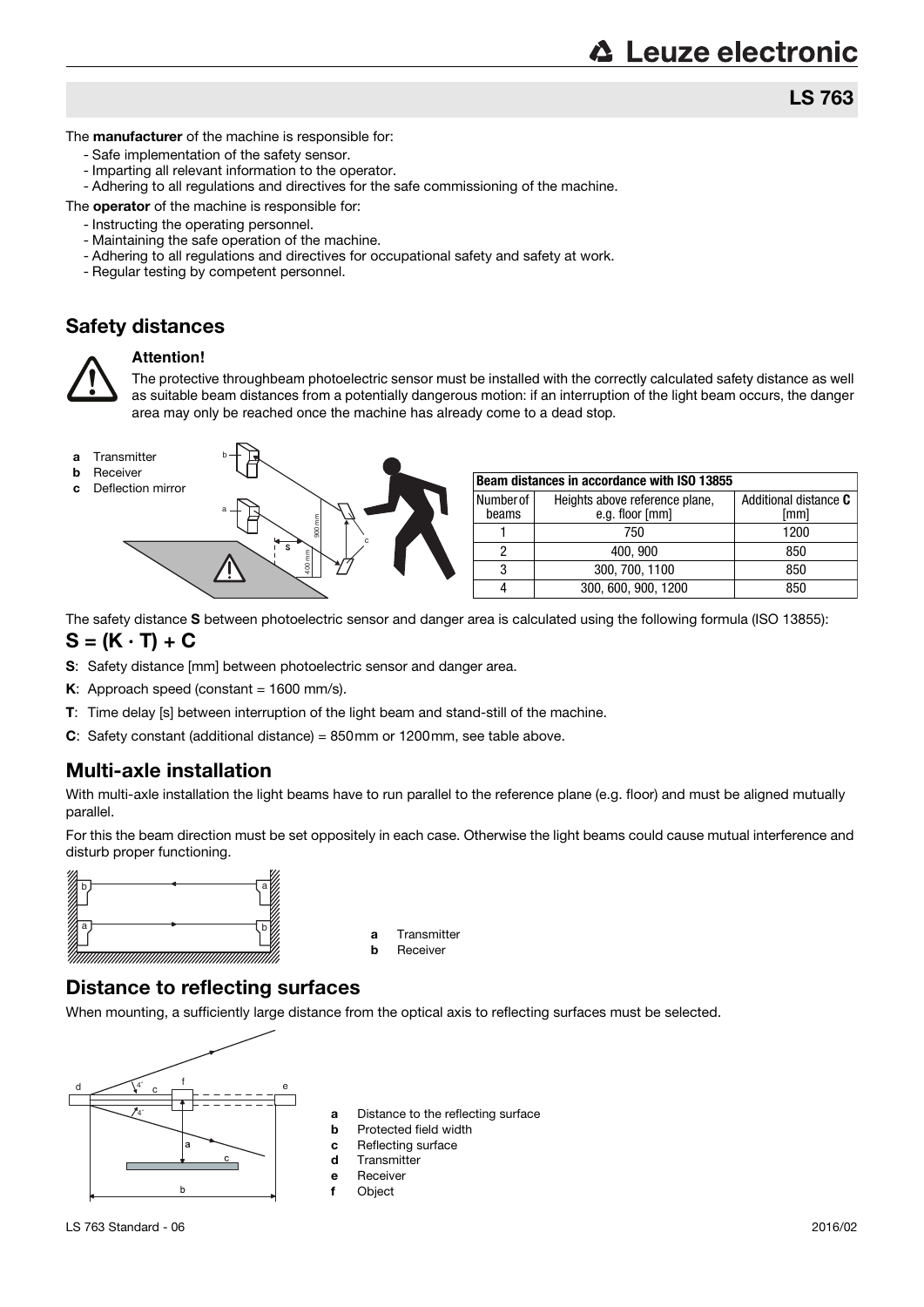## LS 763 Protective throughbeam photoelectric sensor

## **Commissioning**

#### Alignment of the sensors

- $\bullet$  Mount photoelectric sensors with corresponding fixing brackets from Leuze electronic.
- Apply operating voltage to transmitter and receiver and activate transmitter via activation input (see "Electrical connection").
- Yellow LED on transmitter and red LED on receiver illuminate.
- **Position receiver until the green LED illuminates.**

#### Safety notices for test function

- 1.To perform testing correctly the activation input of the LS 763 transmitter must be connected to a test monitoring unit.
- 2.The test duration during access protection must not exceed 150ms.
- 3.Subsequent to sensor activation the output switching elements of the test monitoring unit must remain in the 'off' state for at least 80ms so that the downstream equipment can be switched off safely when the photoelectric sensor is used for access protection.
- 4.In order to comply with points 2 and 3, the use of Leuze electronic test monitoring units (MSI-TR1B-01, MSI-TR1B-02) is recommended.

## Check

The checks should ensure that the Optoelectronic Protective Devices have been used acc. to the national/international regulations, in particular in accordance with the machine and work-equipment directive.

#### Check before initial commissioning

- Observe the nationally and internationally valid regulations.
- Is the required safety distance (protective field of the safety sensor to the next point of operation) maintained?
- Is the safety sensor effective during the entire dangerous movement and in all adjustable operating modes of the machine?
- It must not be possible to climb over, climb under or circumvent the light path.
- Ensure that the sensor only detects persons upon entry to the danger area and does not detect whether persons are located within the danger area.
- Is a start-up/restart interlock present?
- Before they begin work, have a competent person train the operating personnel in their respective tasks.

#### Regular testing by competent personnel

The reliable interaction of safety sensor and machine must be periodically tested in order to detect changes to the machine or impermissible tampering with the safety sensor.

- Have all tests performed by competent personnel.
- Observe the nationally and internationally applicable regulations and the time periods specified therein.

#### Daily check of the effectiveness of the safety sensor

It is extremely important to examine the effectiveness of the protective field daily so that it is ensured that e.g even with adjustments to e.g. parameters, the protective function is active at all points.

Interrupt the light beam between the transmitter and receiver (test rod  $\varnothing$  30mm)

- in front of the transmitter.
- in the middle between the transmitter and receiver.
- in front of and behind the deflection mirror.

It must not be possible to initiate the dangerous state during beam interruption.

## **Disposal**

For disposal observe the applicable national regulations regarding electronic components.